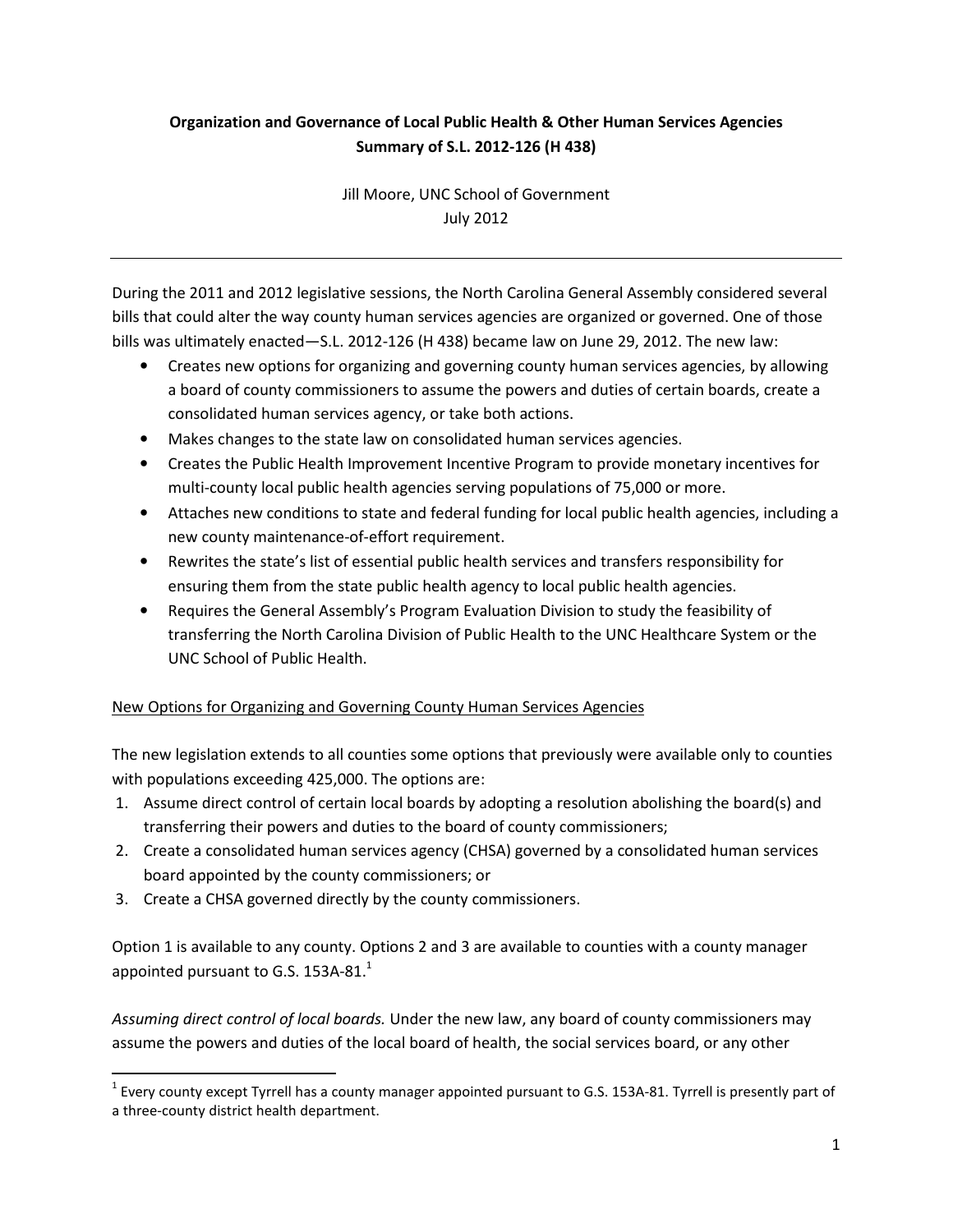commission, board, or agency appointed by the county commissioners or acting under and pursuant to the commissioners' authority—with a few exceptions. Amendments to G.S. 153A-76 prohibit county commissioners from abolishing and assuming the powers and duties of any of the following:

- An area mental health, developmental disabilities, and substance abuse services board.<sup>2</sup>
- A public health authority assigned the power, duties, and responsibilities to provide public health services as outlined in G.S. 130A-1.1.<sup>3</sup>
- A public hospital authority authorized to provide public health services under S.L. 1997-502.<sup>4</sup>
- A public hospital as defined in G.S. 159-39(a).<sup>5</sup>

If the county commissioners assume the powers and duties of the local board of health, the new law requires them to appoint an advisory committee with the same membership that presently is required for a county board of health: a physician, a dentist, an optometrist, a veterinarian, a registered nurse, a pharmacist, a county commissioner, a professional engineer, and three representatives of the general public. The law *permits* county commissioners that have assumed local boards' powers and duties to appoint other advisory committees as well, but the health advisory committee is the only one that is required. The requirement for an advisory committee on health does not apply to a county that delegates health board powers and duties to a consolidated human services board. However, if the consolidated human services board is abolished and the county commissioners assume its duties, the health advisory committee must be appointed.<sup>6</sup>

There are several types of local boards of health in North Carolina. Under the law and exceptions outlined above, a board of county commissioners may abolish and assume the duties of two types: a county board of health or a county consolidated human services board. The law does not permit county commissioners to abolish or assume the duties of a district (multi-county) board of health, a public health authority board, or a public hospital authority board assigned public health duties.

erties and the relation of the control of the set of the control of the control of the grandfather clause provides an exception for Mecklenburg county. G.S. 153A-76(6).

 $3$  At present, Hertford county is the only county in North Carolina that has a public health authority (PHA) created under North Carolina's Public Health Authorities Act (G.S. Ch. 130A, Art. 2, Pt. 1B) and responsible for public health services under G.S. 130A-1.1 (as amended by S.L. 2012-126). However, this provision would also apply to PHAs that are created in the future. Another law, G.S. 130A-45.2, authorizes county commissioners to dissolve a PHA if the commissioners determine the authority is not acting in the best health interests of its service area. The new provision appears to conflict with that law, as it states that a board of county commissioners "may not abolish … a public health authority … ." G.S. 153A-76(5). However, it seems unlikely the legislature intended to alter the commissioners' authority to dissolve a PHA under G.S. 130A-45.2. Probably the intent of this provision was simply to prohibit a board of county commissioners from abolishing the board of a PHA and assuming the authority board's powers and duties.

 $<sup>4</sup>$  This provision applies only to Cabarrus county.</sup>

 $^5$  G.S. 159-39(a) defines "public hospital" as a hospital that (1) is operated by a county, city, hospital district, or hospital authority; or (2) is owned by a county, city, hospital district, or hospital authority but operated by a nonprofit whose board of directors is appointed primarily by the owning entity; or (3) has a financial relationship with a city or county that involves outstanding bonds or current appropriations to the hospital.

 $^6$  The requirement for a health advisory committee applies only to counties that abolish their health boards after January 1, 2012. This amounts to an exception for Mecklenburg county, which abolished its boards (a county board of health, and subsequently a consolidated human services board) before that date.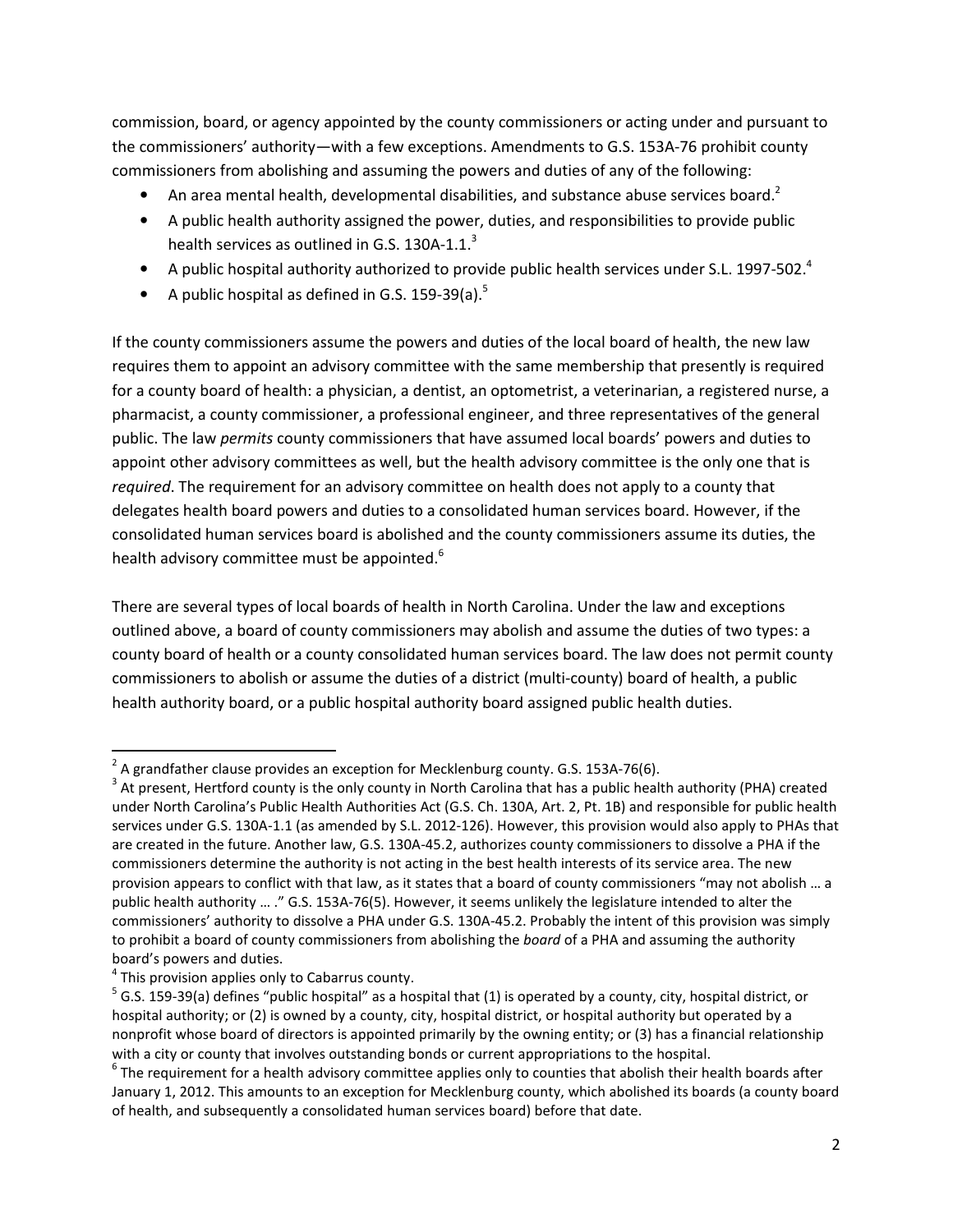A board of county commissioners that wishes to exercise its authority to assume direct control of a county human services board must adopt a resolution "assuming and conferring upon the board of county commissioners all powers, responsibilities, and duties" of the human services board. Before adopting the resolution, the board of commissioners must hold a public hearing and provide at least 30 days' notice of the public hearing.<sup>7</sup>

S.L. 2012-126 also amends G.S. 153A-76, a law that addresses the authority of county commissioners to organize county government. Among other things, the law permits commissioners to change the manner of selection or composition of some county boards, but under prior law this authority did not extend to the boards of education, health, social services, elections, or alcoholic beverage control. The new legislation deletes the boards of health and social services from that list. The significance of this deletion is unclear. It may be that it is intended simply to clarify that G.S. 153A-76 does not impede the authority of commissioners to abolish those boards, or to create a consolidated human services board that would then take on the duties of those boards.<sup>8</sup>

Creating a consolidated human services agency and determining how it is governed. The new law extends the authority to create a consolidated human services agency (CHSA) to any county with a county manager appointed pursuant to G.S. 153A-81. A CHSA combines some or all of a county's human services functions into a single agency. Under prior law, it appeared that a CHSA was required to include three agencies: social services, public health, and mental health, developmental disabilities and substance abuse services (MHDDSAS). The new law authorizes a county to create a CHSA to "carry out the functions of any combination of commissions, boards, or agencies appointed by the board of county commissioners or acting under and pursuant to the authority of the board of county commissioners." It specifies that the CHSA may include public health, social services, or MHDDSAS, but it no longer must have all three, and it is likely most counties will not be able to include MHDDSAS in a CHSA.<sup>9</sup> Counties may also assign other county human services functions to the CHSA.<sup>10</sup>

There are some limitations to what may be included in a CHSA. Amendments to G.S. 153A-76 prohibit county commissioners from consolidating into a human services agency any of the following:

 $\overline{a}$ 

 $<sup>7</sup>$  G.S. 153A-77(a).</sup>

 $^8$  Local boards of health and county social services boards have separate statutes establishing their manner of selection and composition. G.S. 130A-35 (county board of health); 130A-37 (district board of health); 108A-3 (county social services board).

<sup>&</sup>lt;sup>9</sup> Other changes to the law appear to exclude MHDDSAS from CHSAs. An amendment to G.S. 153A-76 prohibits counties from consolidating a MHDDSAS board into a consolidated human services board (but there is grandfather clause creating an exception for Mecklenburg county). There have also been a number of changes to the state's MHDDSAS system that have resulted in most counties being part of multi-county agencies, which could not be consolidated as they are not acting under or pursuant to the authority of any one county's board of commissioners.

 $10$  The law does not specify which other functions may be included, nor does it give an illustrative list. It appears that any county human services activity could be included. The term "human services" is not defined in the law. The types of activities that are carried out by North Carolina's state human services agency include social services, public health, MHDDSAS, medical assistance (Medicaid), aging services, services for the blind and deaf, child development, health services regulation, and rural health and community care.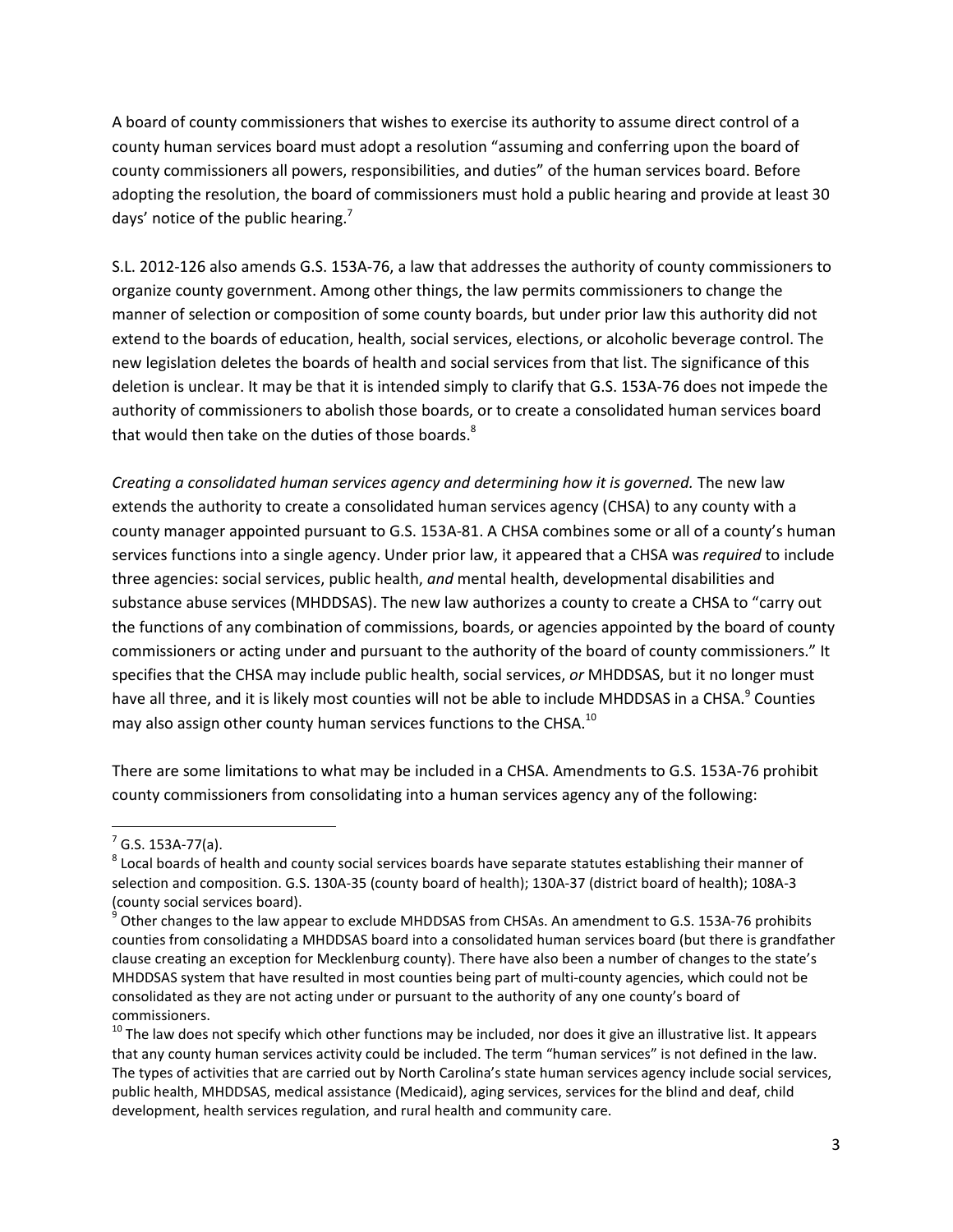- A public health authority assigned the power, duties, and responsibilities to provide public health services as outlined in G.S. 130A-1.1.
- A public hospital authority authorized to provide public health services under S.L. 1997-502.
- A public hospital as defined in G.S. 159-39(a).

The CHSA law provides that a CHSA is governed by a consolidated human services board, which is appointed by the county commissioners. The board has particular membership requirements and is assigned specific powers and duties.<sup>11</sup> The new legislation still provides for this structure, but it also permits county commissioners to abolish the consolidated human services board and assume its powers and duties.<sup>12</sup> Therefore, under this new legislation a county with a county manager appointed pursuant to G.S. 153A-81 may create a CHSA governed by a consolidated human services board, or it may create a CHSA governed directly by the county commissioners.

What does this mean for public health? In North Carolina, each county has the duty to provide public health services.<sup>13</sup> This duty was not created or changed by the new legislation, but the menu of choices for how those services may be organized and governed has changed for most counties. A county may provide public health services through a county health department, a multi-county district health department, a public health authority, or a consolidated human services agency.<sup>14</sup> If a county operates either a county health department or a consolidated human services agency that includes public health, the agency may be governed by a board appointed by the county commissioners, or it may be governed directly by the commissioners upon adoption of a resolution assuming the powers and duties of the agency's board.

#### Additional changes to CHSAs

The new legislation makes several other changes to the CHSA law, primarily relating to the agency's board and its employees.

Board. First, S.L. 2012-126 appears to alter the composition of the board for a consolidated human services agency that does not include MHDDSAS. Such a board would be required to include four consumers of human services.<sup>15</sup> Second, it removes the requirement that that a consolidated human

 $\overline{a}$ 

 $11$  G.S. 153A-77(c) & (d).

 $12$  G.S. 153A-77(a). Before abolishing the CHSA board, the county must give at least 30 days' notice of a public hearing and hold the public hearing. Id.

 $13$  G.S. 130A-34(a).

 $14$  G.S. 130A-34(b); 130A-45.1. A county may also contract with the state to provide public health services within the county. G.S. 130A-34(b). No county has operated under this type of arrangement for several decades.

 $<sup>15</sup>$  G.S. 153A-77(c). The law as amended is unclear. It retains a provision that requires a CHSA board to have eight</sup> consumer members, six of whom are consumers of MHDDSA services. The new provision requiring four consumers of human services includes a "notwithstanding" clause that suggests the intent was to create an alternative membership for a CHSA board that does not include MHDDSAS. The new provision does not specify which human services the four consumer members must represent.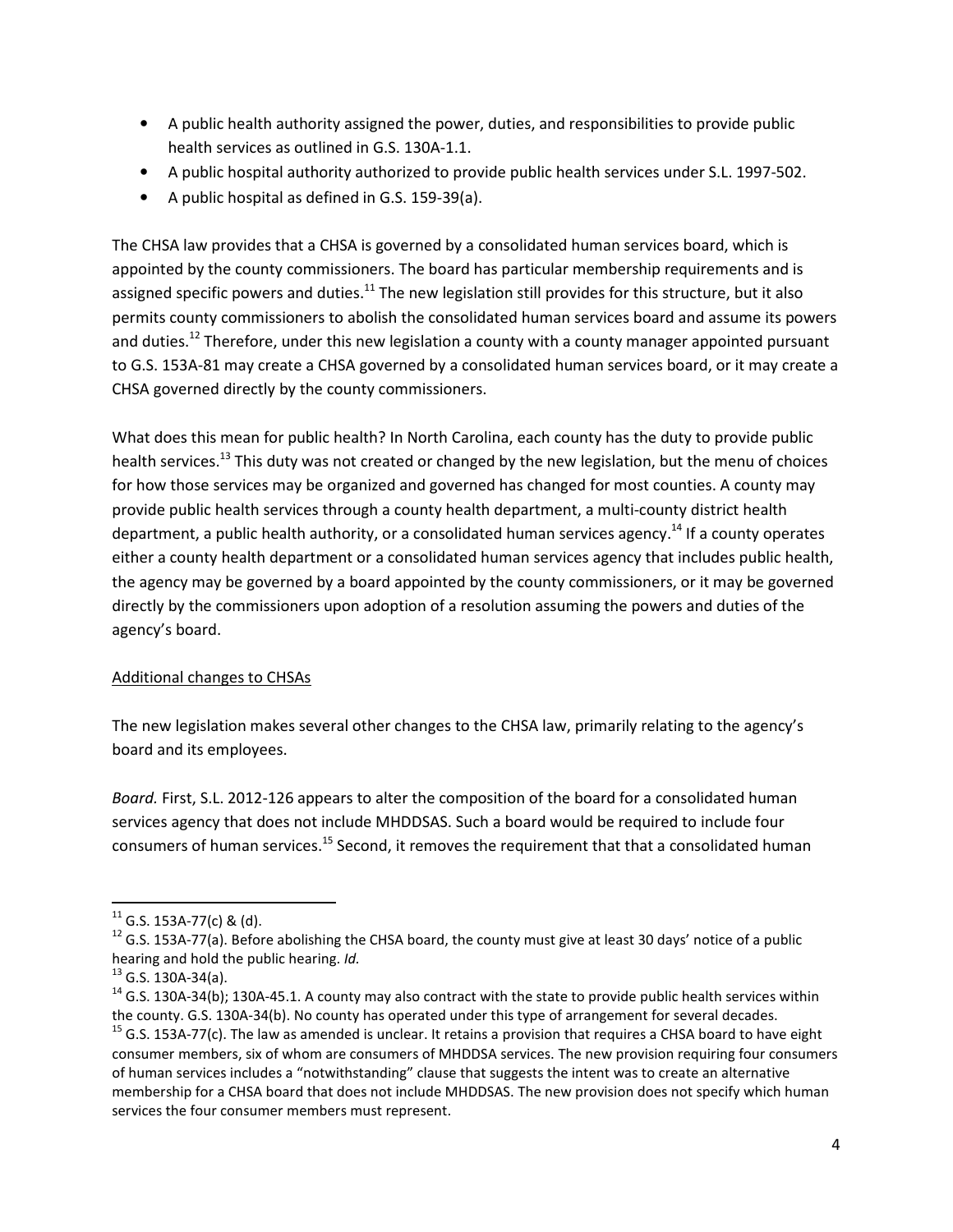services board perform comprehensive mental health planning, if the consolidated board is not exercising the powers and duties of a MHDDSAS board.

Employees. S.L. 2012-126 requires the director of a CHSA to appoint an individual that meets the statutory minimum education and experience qualifications for a local health director.<sup>16</sup> The county manager must approve the appointment. This new provision does not specify a role for the appointee, so it appears that the powers and duties of a local health director remain with the CHSA director. However, the CHSA director could delegate those duties to the appointee.<sup>17</sup>

The new law amends G.S. 153A-77(d) to require consolidated human services agencies to have merit personnel systems that comply with any applicable federal laws. It also authorizes county commissioners to elect to make CHSA employees subject to the State Personnel Act.

### Public Health Improvement Incentive Program

Section 3 of S.L. 2012-126 enacts new G.S. 130A-34.3, which creates the Public Health Improvement Incentive Program. The purpose of the program is to provide monetary incentives for the creation and expansion of multi-county local health departments serving populations of 75,000 or more.<sup>18</sup> The new statute directs the North Carolina Commission for Public Health to adopt rules implementing the program.

It is unclear how the Public Health Improvement Incentive Program will be funded. There was no appropriation for the program in the final state budget bills.<sup>19</sup> Earlier versions of House Bill 438 included an allocation of funds for the program, but the allocation was eliminated before the bill was enacted.

## Other Public Health System Changes

 $\overline{\phantom{0}}$ 

Conditions on state and federal funds. The legislation also enacts new G.S. 130A-34.4, which conditions the provision of state and federal funds to local public health agencies on two criteria:

• The local public health agency must obtain and maintain accreditation under North Carolina's existing local health department accreditation law (G.S. 130A-34.1), $^{20}$  and

 $^{16}$  G.S. 130A-40(a). In general, a local health director must have a background in medicine, public health, or public administration related to health services.

<sup>&</sup>lt;sup>17</sup> See G.S. 130A-43(c) (giving a CHSA director most of the powers and duties of a local health director); 130A-6 (allowing an official with authority granted by Chapter 130A to delegate that authority to another person).

<sup>&</sup>lt;sup>18</sup> Presumably the multi-county agencies could be either district health departments or multi-county public health authorities. The program does not appear to apply to single-county agencies of any type, regardless of the population served.

<sup>&</sup>lt;sup>19</sup> S.L. 2012-142 (H 950); 2012-145 (S 187).

<sup>&</sup>lt;sup>20</sup> The Appropriations Act for FY 2012-2013 eliminated funding for the NC Local Health Department Accreditation Program. S.L. 2012-142 (H 950); see also The Joint Conference Committee Report on the Continuation, Expansion, and Capital Budgets (June 20, 2012), page G-9 (available at

http://www.ncleg.net/sessions/2011/budget/2012/Conference\_Committee\_Report\_2012-06-20.pdf). However,